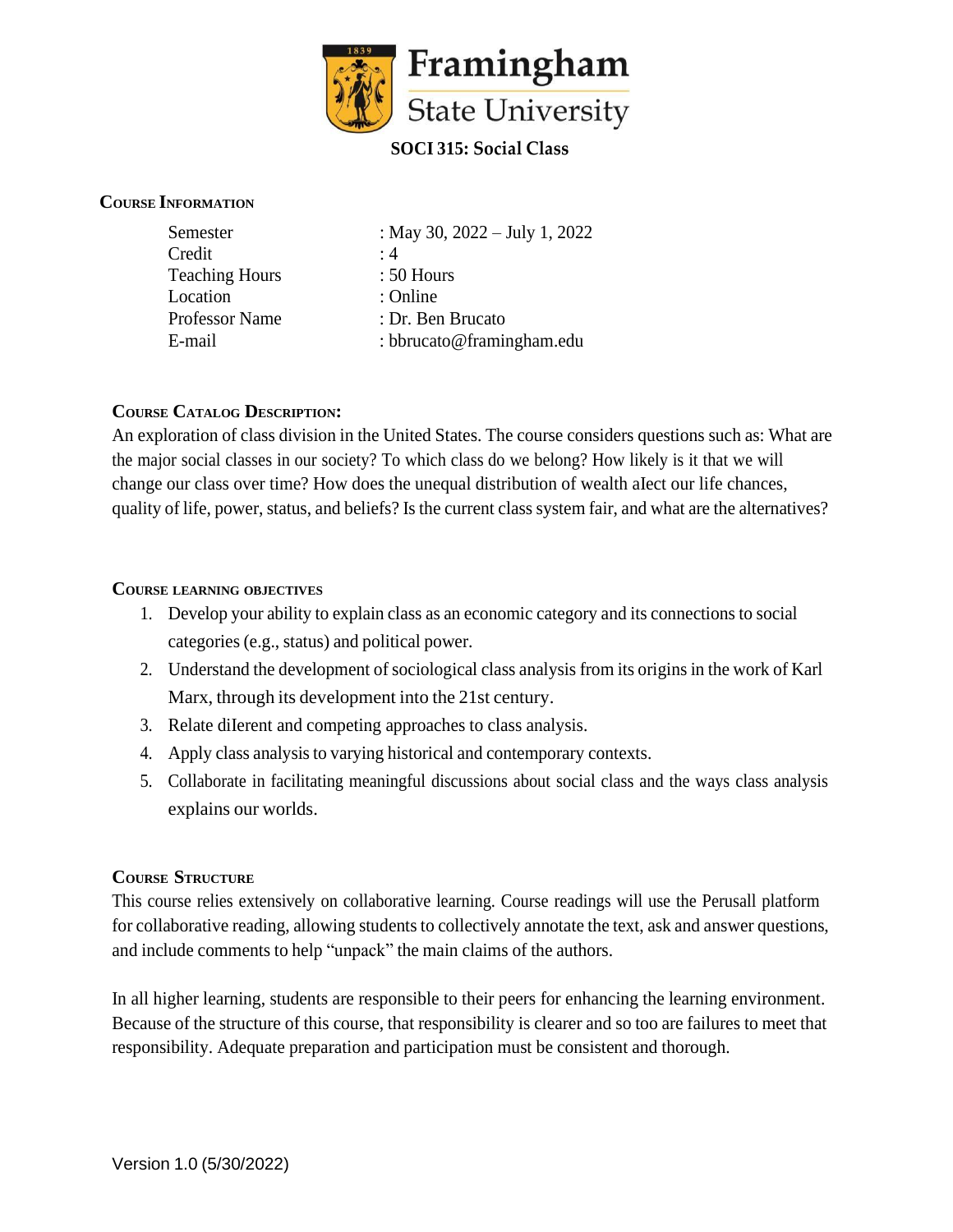

# **COURSE POLICIES**

Communication norms: Students will have opportunities to discuss with their classmates, to answer questions, and to participate in discussions. Each student is expected to adhere to the following norms:

- 1. **Take appropriate space:** Contribute to discussions and interactive lectures by asking thoughtful questions and answering questions posed by the instructor or other students, while not speaking so frequently that other students are unable to participate.
- 2. **Stay on-topic:** This course is driven by texts, and discussions should remain centered around assigned readings and themes raised in them, the information presented during class meetings, and prepared discussion questions.
- 3. **Intellectual merit:** Contributions to discussion and writing for assignments will be considered in terms of intellectual merit. There are many ways to confront social issues, and in this class, we will confront them *intellectually* and *sociologically*.
- 4. **Charity:** We will discuss early in the term the "principle of charity." Students should make a concerted eIort to be charitable with the texts they engage, with their instructor, and with other students.
- 5. **Non-oppressive language:** Students should make their best attempts to use non-oppressive language.

Contacting your instructor: **Please review the syllabus for answers to your question before emailing me.** I may ignore emails with questions that are clearly answered with reference to the syllabus. I will make all reasonable attempts to answer emails within two business days, and to be quicker when major deadlines are approaching.

Late work: Assignments are available with signi1cant time to complete before they are due. It is your responsibility to manage your own time. Without *both* exceptional circumstances and prior arrangements, late assignments are not accepted. Please contact your instructor as soon as possible to explain and document any exceptional situation that merits an extension.

Notes, slides, video and audio recording: Material provided for this course by your instructor is solely for use by students enrolled in this course. Students may only use notes, slides, and recordings for their own personal use. Students may not share notes, slides, or recordings without instructor permission. Giving or selling recordings to an outside vendor or entity without instructor permission is a violation of the instructor's copyright protection and may violate rules of the university.

Institution-wide policies (e.g., about plagiarism) are not reiterated here, but students are expected to follow all Framingham State University policies in this class.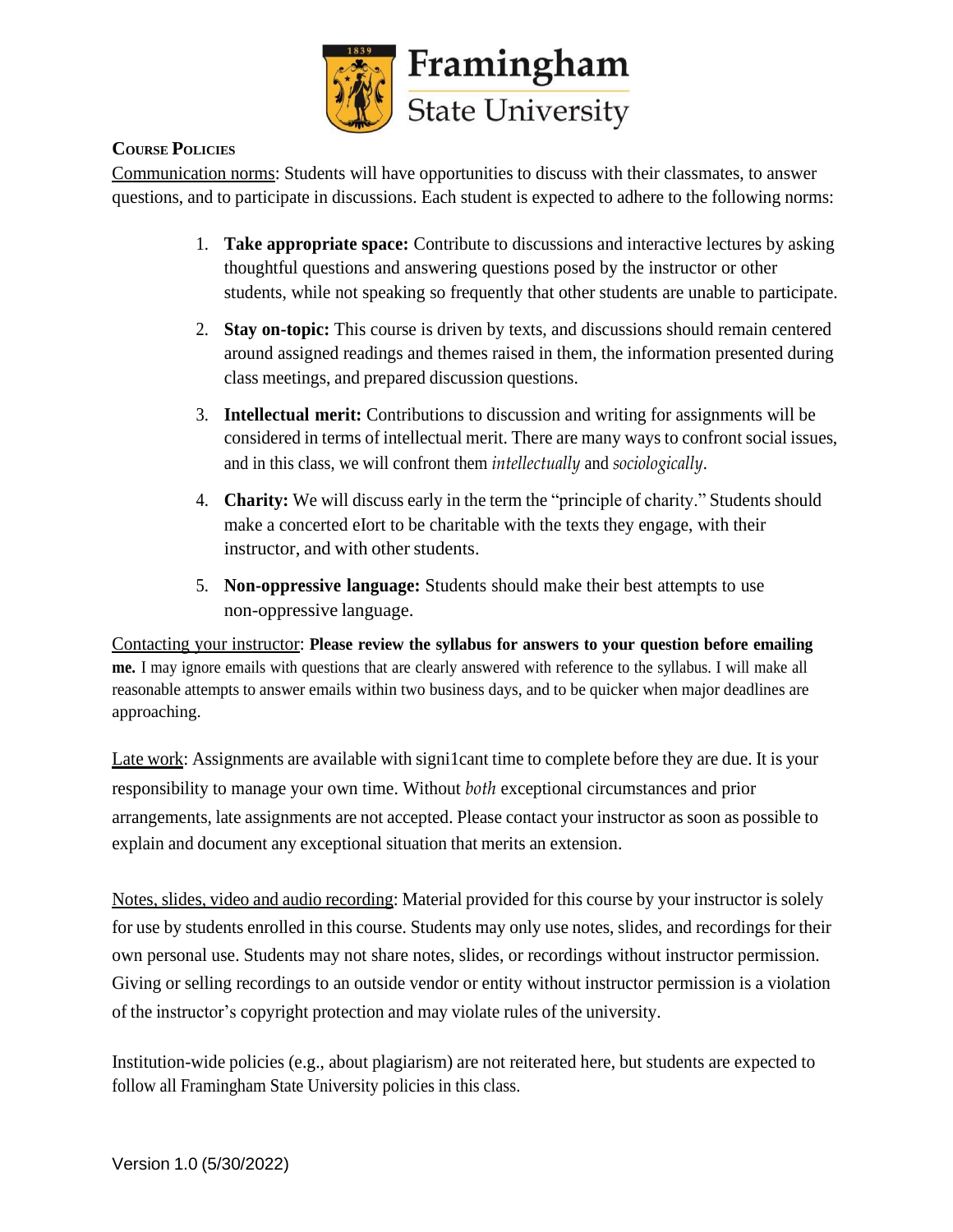

The instructor reserves the right to amend course policies, and updates will be discussed in class and posted on Canvas.

# **COURSE CONTENT NOTIFICATION**

At times during this semester, we will be reading about, watching, and discussing things that may be disturbing to some students.

# **REASONABLE ACCOMMODATIONS**

Your instructor is personally and professionally committed to making the class and the university community more accessible. When their needs are known in advance, your instructor will make appropriate accommodations for students with learning or other impairments, even if they are not registered with Disability Services; however, students are advised to work with Disability/Access Services (e-mail: [disabilityservices@framingham.edu\)](mailto:disabilityservices@framingham.edu) and the Center for Academic Success and Achievement (e-mail: academicsupport@framingham.edu). If you already have de1ned accommodationsthrough Disability/Access Services, please ensure they send a noti1cation as soon as possible.

# **COURSE ASSESSMENTS**

**Participation (60% of total)** Education research and your instructor's experience shows that class participation strongly correlates with overall learning and course performance.

- **Collaborative Reading (30%)** Each student has an obligation to members of the class to contribute to collaborative reading on Perusall. This is a large component of your grade, so it is imperative that you access and annotate every assigned reading.
- **Discussion Board Posts (30%)** There will be four in-depth discussion board assignments. At the end of weeks one through four, you will have discussion board assignments, where you will post in English about what you learned and discussed on Perusall. These posts will be for you to succinctly summarize some of your annotations and conversations. You are also required in these posts to note some open questions that you have. Prompts will be provided to help direct your writing and to help clarify my expectations. In weeks two through 1ve, you will read posts from the prior weeks made by other students and comment on them. These comments are required and graded. Use your comments to help other students clear up confusion, to add to things they said by elaborating on a topic, or to summarize a point that they made that helped you learn more about a topic.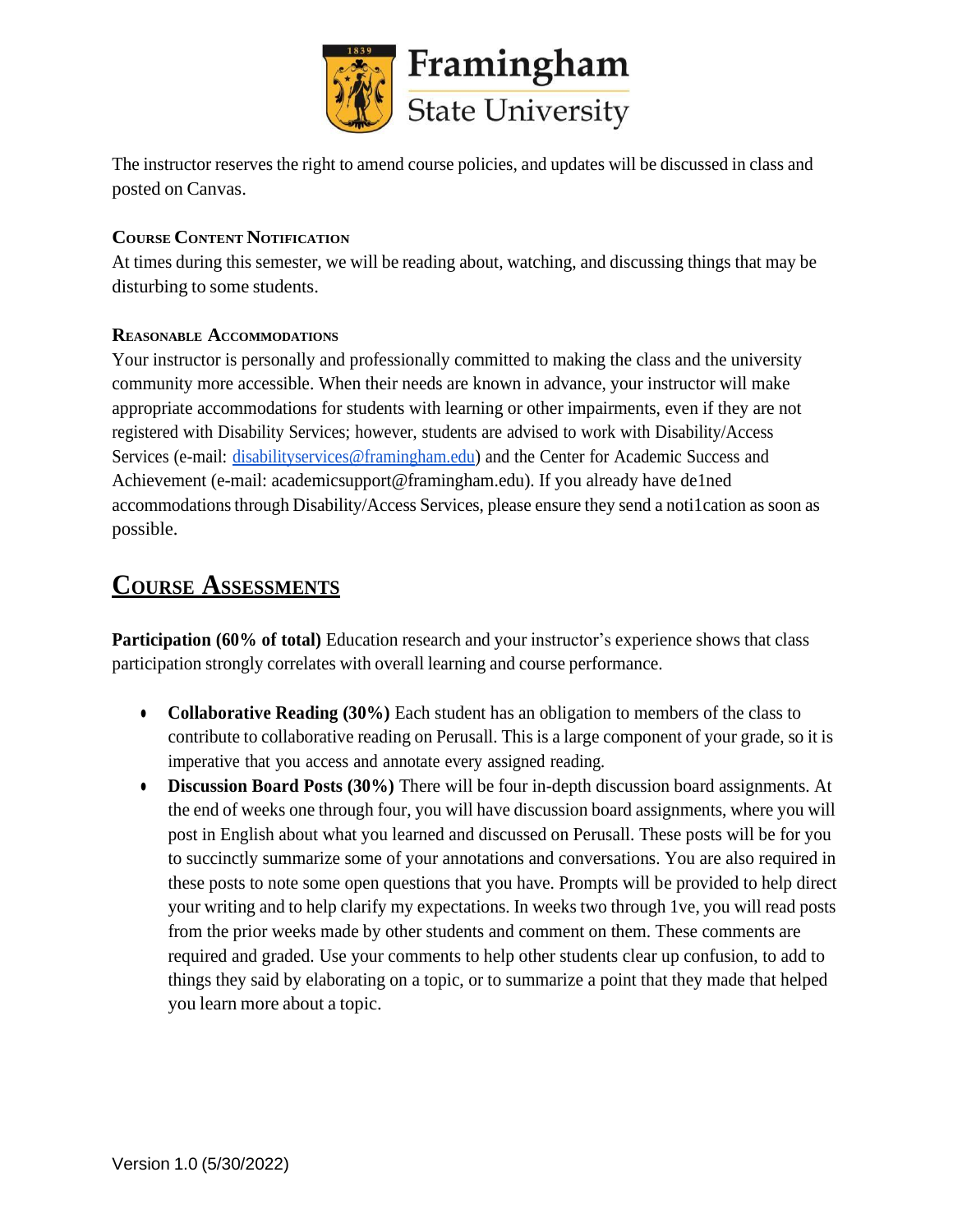

**Exam (30% of total)** There is one written exam that will have a combination of (8-10) short answer questions (answerable in 3-5 sentences) and (4-6) essay prompts (answerable in several paragraphs). The exam will take several hours to complete. Most of Week Five is devoted entirely to working on exams.

**ReRection and Self-Assessment (10%)** At the end of the term, students will reRect on what they have learned and assess their own progress in the course. You will have 1ve days to complete the assignment. Questions will be provided to help direct your writing. Your responses should be 1 ½ to 2 pages long, single-spaced, with 1" margins, and in Times New Roman 12 pt font.

#### **Grades will be assigned as follows:**

| 93-100%  | $= A$   | 80-82.9% | $=$ B-         | 67-69.9%   | $=$ D+     |
|----------|---------|----------|----------------|------------|------------|
| 90-92.9% | $= A -$ | 77-79.9% | $= 0.1 +$      | 63-66.9%   | $=$ I)     |
| 87-89.9  | $=$ B+  | 73-76.9% | $=$ $\Gamma$   | 59.1-62.9% | $=$ $\Box$ |
| 83-86.9  | $=$ B   | 70-72.9% | $=$ $\Gamma$ – | $0-59\%$   | $=$ F      |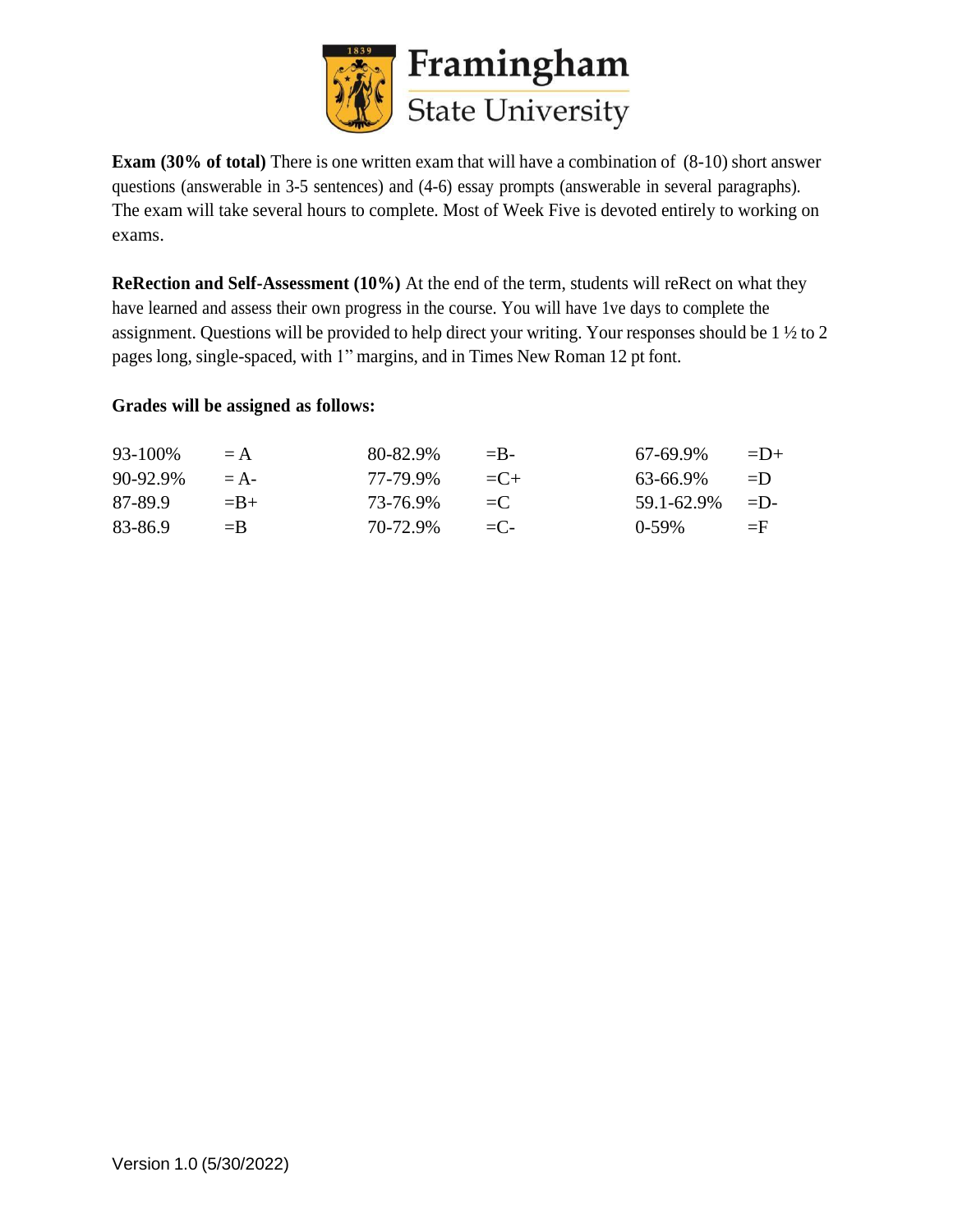

# **COURSE SCHEDULE AND READINGS**

NOTE:

- **●** Refer to the class Canvas page for the most up-to-date assignments and speci1c due dates.
- Readings subject to change.
- All required readings should be accessed through Perusall. You are advised to acquire *Class Counts*, Student Edition, by Erik Olin Wright.

#### **Week 1**

#### **Historical overview**

Required reading: Rosemary Crompton, selection from "Class Analysis: The Classic Inheritance and its Developments in the Twentieth Century"

# **Primitive Accumulation**

Required reading: Karl Marx, selections from *Capital*, Vol. 1 Optional reading: Silvia Federici, selections from *Caliban and the Witch*

# **Weber**

Required: Max Weber, "Class, Status, Party"; Will Atkinson, "Class as Life Chances," in *Class*

Supplemental/Optional reading (not required): Rosemary Crompton, selection from "Class Analysis: The Classic Inheritance and its Developments in the Twentieth Century"

# **Week 2**

#### **Introduction to contemporary class analysis**

Required: Erik Olin Wright, "Class Analysis," in *Class Counts* (read on Perusall) Supplemental/Optional reading (not required): Rosemary Crompton, selections from "Class Analysis: The Classic Inheritance and its Developments in the Twentieth Century"

#### **Class, Culture, and the influence of Bourdieu**

Required: Rosemary Crompton, "Class and Culture: The Ethnography of Class"

# **Class Structure**

Required: Adkins et al., "Class in the 21st century: Asset inflation and the new logic of inequality"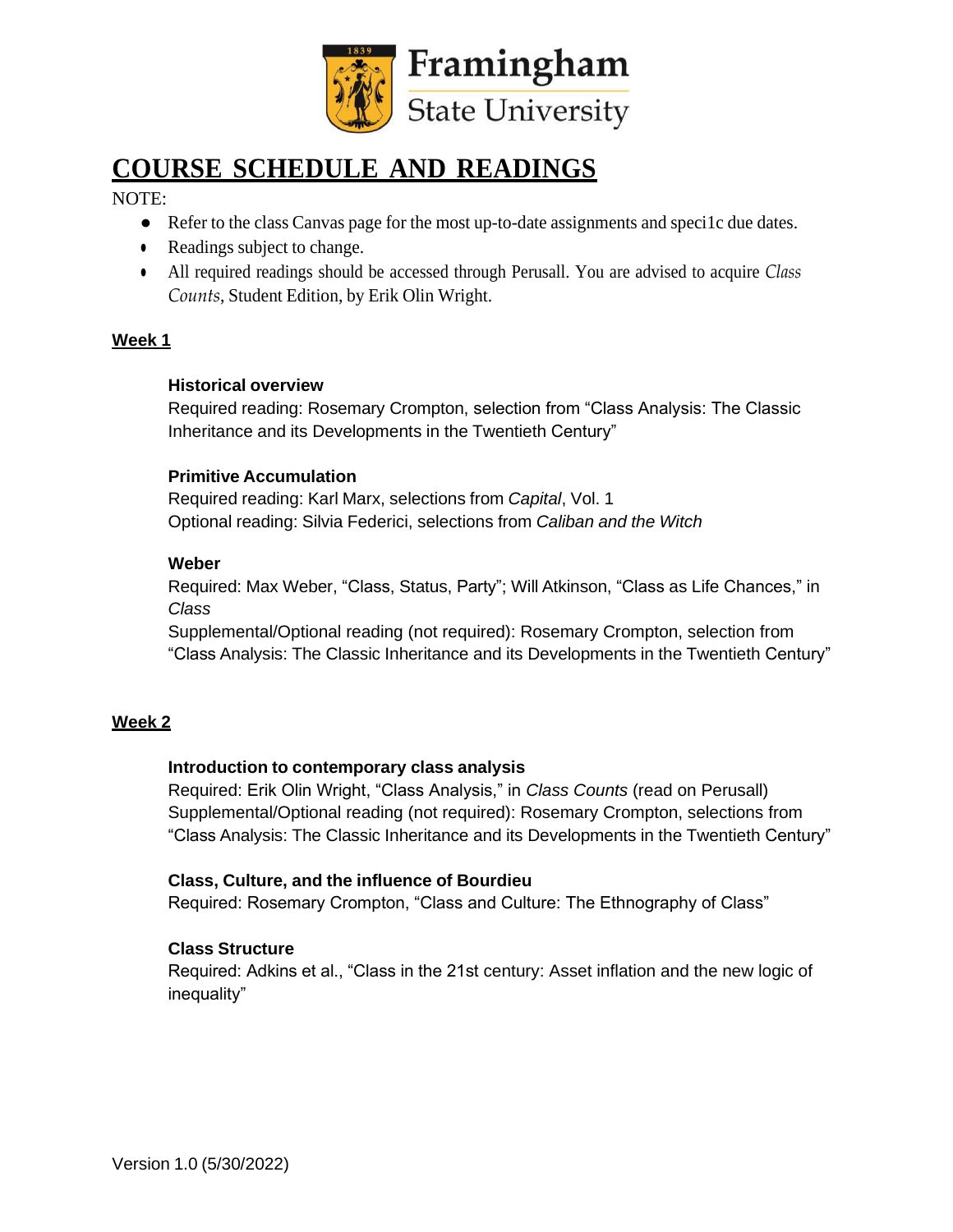

Supplemental/Optional reading (not required): Erik Olin Wright, "Class Structure," "The transformation of the American Class Structure, 1960-1990," and "The fall and rise of the American petty bourgeoisie," in *Class Counts*

# **Social mobility**

Required: Massey and Rugh, "The Great Recession and the Destruction of Minority Wealth"

Supplemental/Optional reading (not required): Erik Olin Wright, "The Permeability of Class Boundaries," in *Class Counts*

#### **Week 3**

#### **Oppression**

Required:Iris Marion Young, "The Five Faces of Oppression"

# **Class and Gender**

Required: TBD Supplemental/Optional reading (not required): Erik Olin Wright, Part II, Class and gender, in *Class Counts*

#### **Class and Race**

Required: Massey and Denton, selections from *American Apartheid*; Oliver Cromwell Cox, selections from *Caste, Class, and Race* Supplemental/Optional reading (not required): McCauley, selections from *The Mind of Oliver Cromwell Cox*

#### **Week 4**

#### **Researching Class**

Required: Erik Olin Wright, "A general framework for studying class consciousness and class formation," in *Class Counts* (read on Perusall) Supplemental/Optional reading (not required): Erik Olin Wright, "Class consciousness and class formation in Sweden, the United States and Japan," in *Class Counts*

#### **The Rentier Premium**

Required: Jangyoun Lee, "Rentier Premium and Wealth Inequality" Supplemental/Optional reading (not required): TBD